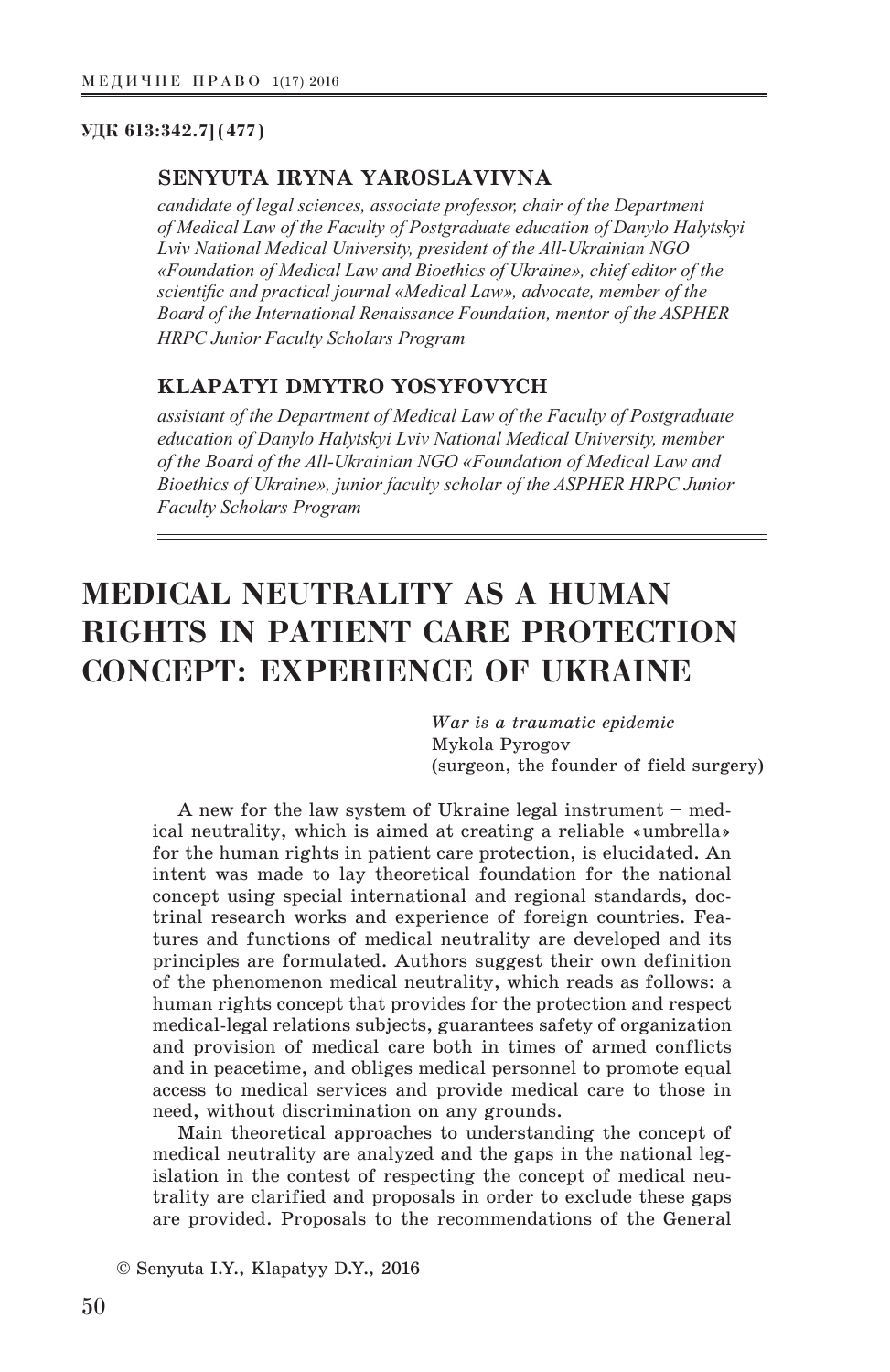Assembly, which should be prepared for the execution of the UN General Assembly Resolution «Global Health and Foreign Policy» are made (of December 2014, 69 UN GA session).

*Key words*: medical neutrality, human rights, medical care, medical professional, impartiality, health care.

The issue of human rights has been always relevant. It needs permanent promotion from the side of the state and that everybody respects the most valuable achievement of the mankind. The importance of human rights is increasing in the time of war – traumatic epidemic when everybody is taking efforts to stop this epidemic, to find a «vaccine», which will help fight the threats within the country. These are the recipes, which today are looked for in Ukraine – a country, which unintentionally joined the group of states, where the basic principles of medical neutrality are violated.

Given the socio-political realities of modern Ukraine, many new challenges and obstacles that require immediate response, appeared. This is because they relate to fundamental constitutional values, guaranteed by the Basic Law of a state, which foresees that «A human being, his or her life and health, honour and dignity, inviolability and security are recognised in Ukraine as the highest social value.» According to the data of the interactive map «Health Care under Attack in Conflicts and Crises» Ukraine belongs to the group of countries, where the attacks on medical personnel, medical transport and health care facilities occur. This group includes Iraq, Afghanistan, Ukraine, Burma, Yemen, South Sudan, Palestine, Sierra Leone, Liberia, etc. State immunity is under threat, since basic human rights concepts are under the threat. In such circumstances, not only the state mechanism suffers, but also each human organism suffers, therefore, systemic state law-enforcement and realization decisions are necessary.

A state should be urgently focused on a symbiosis of human rights and health care, since accessibility, quality and safety of medical care as a fundamental triad of human rights in patient care are under the threat. These accents are caused by the following postulates: 1) health in all policies (Paragraph «e», section 1 of article 427 of the Association Agreement between the European Union and its Member States, of the one part, and Ukraine, of the other part); 2) national security – protection of vital interests of citizens, society and the state, which provides for a sustainable development, in particular of the health care (Article 1 of the Law of Ukraine «On National Security of Ukraine»).

These are the normative frameworks, which outline the scope of the research as international, regional and national, where human rights and health care are recognized values, which require spectral care to be taken.

Medical neutrality is a new structure for the Ukrainian legal system, which requires systemic and integrated theoretical developments in order to create a reliable «umbrella» for human rights in patient care. Building a national concept will be conducted on the fundamental basis, which is composed of special international and regional standards, doctrinal developments of scientists and experience of foreign states.

The aim of article is to establish basic general-theoretical foundations of the concept of medical neutrality and to develop legal mechanisms of human rights in patient care protection through the prism of this concept.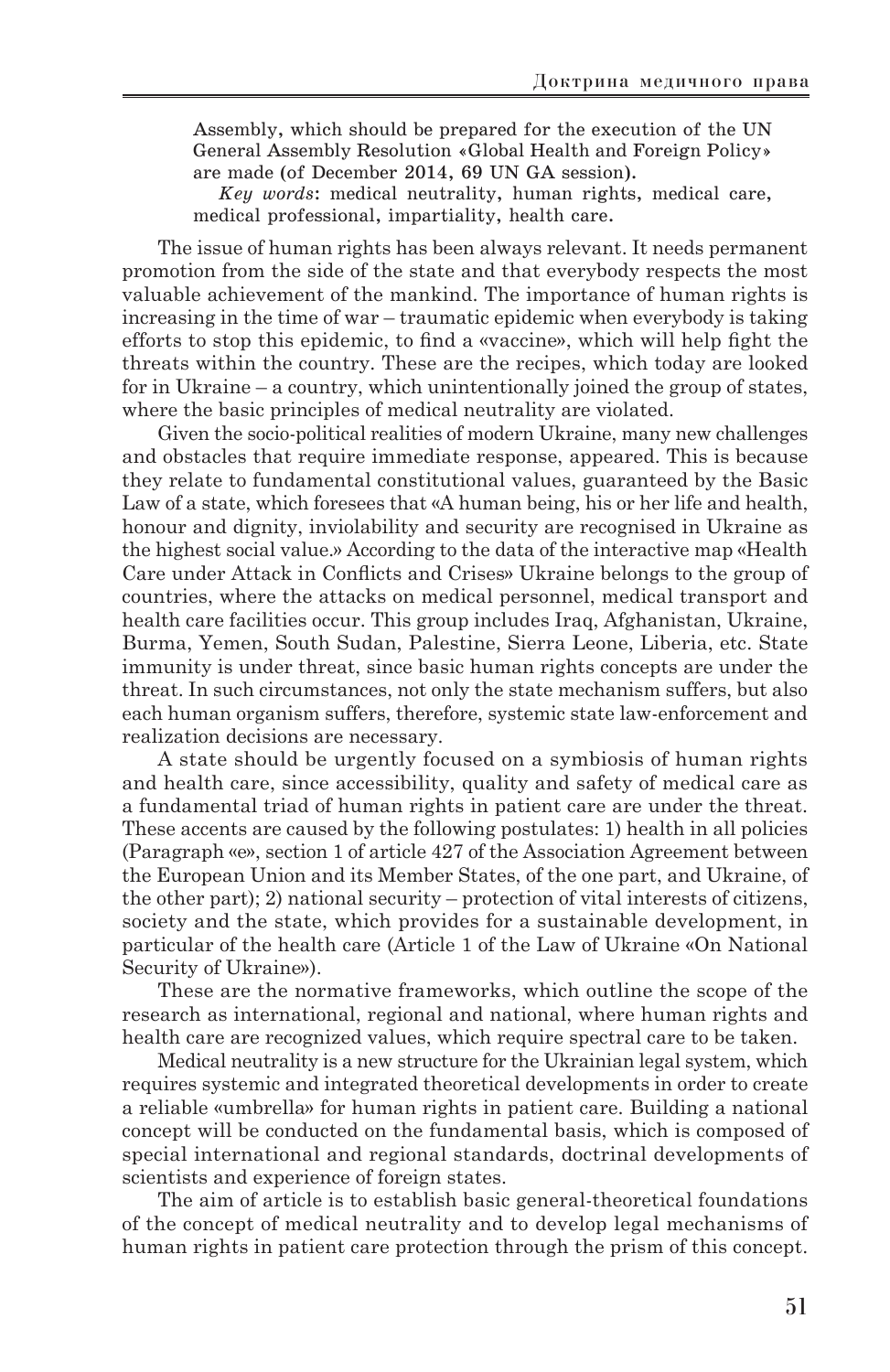Within the research the following tasks shall be fulfilled: 1) to distinguish the features and functions of medical neutrality; 2) to suggest a definition of the term «medical neutrality»; 3) to formulate and find out the essence of the principles of medical neutrality; 4) to find out the main theoretical approaches to understanding the concept of medical neutrality; 5) to identify gaps in the national laws of Ukraine in the context of the concept of medical neutrality; 6) to develop proposals to address these gaps; 7) to prepare proposals to the draft recommendations of the UN General Assembly on the implementation of UN General Assembly Resolution «Global Health and Foreign Policy» (11 December 2014.;  $69<sup>th</sup>$  session of the UN) (hereinafter – the Resolution).

Given the objective and the tasks of the research there were chosen appropriate scientific research methods. A spectrum of general scientific and special methods of knowledge was used. Into the basis of the research such methods were a dialectical method with a systemic and structural approach were laid: dialectical method combined with a systemic and structural approach was used to study the materials and formulate conclusions, comparative-legal method was used to explore the norms of international and regional standards, national laws and foreign states' legislation. The methods of analysis and synthesis were applied to formulate proposals concerning national concept of medical neutrality, as well as hermeneutics-linguistic method was used to interpret legal texts of different historical-legal periods.

Medical neutrality is acquiring new colors and needs prompt decisions not only in Ukraine but the whole international community. It is no coincidence that during the 69th session of the UN General Assembly there took place a thematic session «Health Care and Violence: Need for Effective Protection». During this session, in particular Margaret Chan (WHO) highlighted that if the governments and the international community want that the problem of health care protection is effectively resolved, the following 5 «A» should be accomplished:

- Raise Awareness;
- Carry out Advocacy;
- Change Attitude;
- Effective Action;
- Establish Accountability.

Besides this, at the 69th session there was adopted a Resolution, which established a new vision of the world community as regards to concept of medical neutrality realization.

In this Resolution, the General Assembly underscored the responsibility of the member states to «build resilient national health systems and strengthen national capacities through attention to, inter alia, service delivery, health systems financing, including appropriate budgetary allocations, the health workforce, health information systems, the procurement and distribution of medicines, vaccines and technologies, sexual and reproductive health-care services and political will in leadership and governance, and recognizing the value and importance of universal health coverage in providing access to quality health services, while ensuring that the use of these services does not expose the users to financial hardship, with a special emphasis on the members of the poor, vulnerable and marginalized segments of the population».

The General Assembly also highlighted the following axiomatic provisions: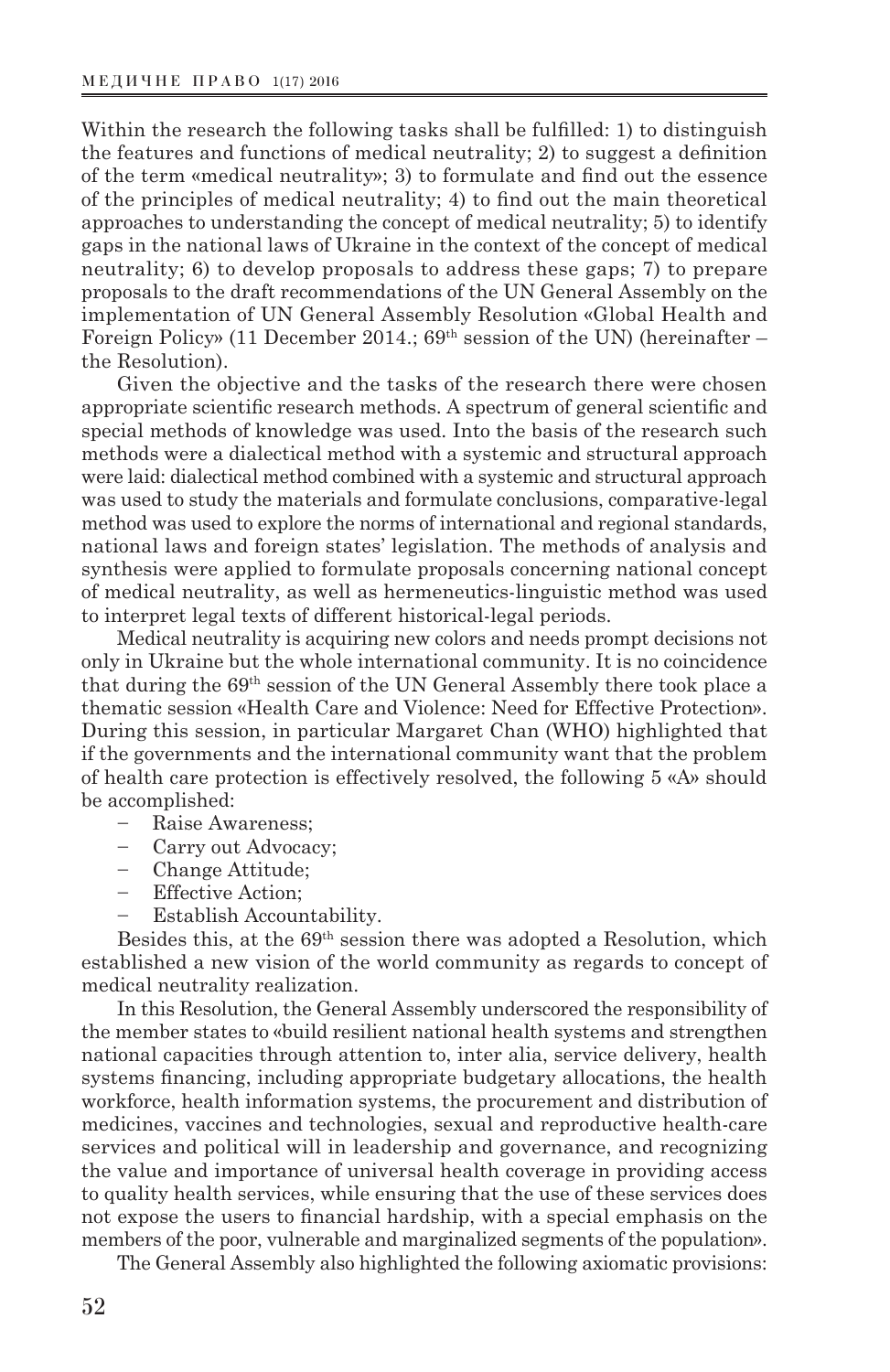The need to prevent and address the exposure of health workers to hazardous working environments and violent incidents and the consequent trauma suffered by them in various forms;

- medical and health personnel have a duty to provide competent medical service in full professional and moral independence, with compassion and respect for human dignity, and to always bear in mind human life and to act in the patient's best interest under their respective professional codes of ethics;
- protection of medical personnel and humanitarian personnel exclusively engaged in medical duties, their means of transport and equipment, hospitals and other medical facilities with the view of rules and principles of international humanitarian law, including the provisions of the four Geneva Conventions of 1949 and their Additional Protocols of 1977 and 2005 and international customary law;
- observance of the principles of humanity, neutrality, impartiality and independence in the provision of humanitarian assistance;
- acknowledgement that acts of violence or threats of violence against medical and health personnel worldwide in armed conflict and emergency situations, and stressing that such acts are detrimental to the development of sustainable health systems and the integrity of the professional codes of ethics of medical and health personnel;
- realizing that one of the most serious threats to medical and health personnel is posed by armed conflicts, acknowledging the risk to such personnel in situations that do not constitute armed conflict, and noting that it is the responsibility of national Governments to carry out appropriate preventive and remedial measures.

Of course, all UN member states including Ukraine shall seek the ways for strengthening the concept of medical neutrality. Some general recipes were given in the international standards, in particular in the Resolution. One of the key provisions is an urgent call to all UN member states together with relevant international organizations and non-state actors, to develop effective preventive measures to enhance and promote safety and protection of medical professionals as well as respect for their respective professional codes of ethics, including:

- develop clear and universally recognized definitions and norms for the identification and marking of medical and health personnel, transports and installations;
- take specific and appropriate educational measures for medical and health personnel, civil servants and the general population;
- take appropriate measures for the physical protection of medical and health personnel, their means of transport and installations;
- take other appropriate measures, such as national legal frameworks where warranted, to effectively address violence against medical and health personnel;
- organize collection of data on obstruction, threats and physical attacks on health workers.

Consequently, the international framework, which together with other standards, makes up an incorporated Constitution, induces our country as well to take active law-making and research actions directed at establishment and development of the national concept of medical neutrality.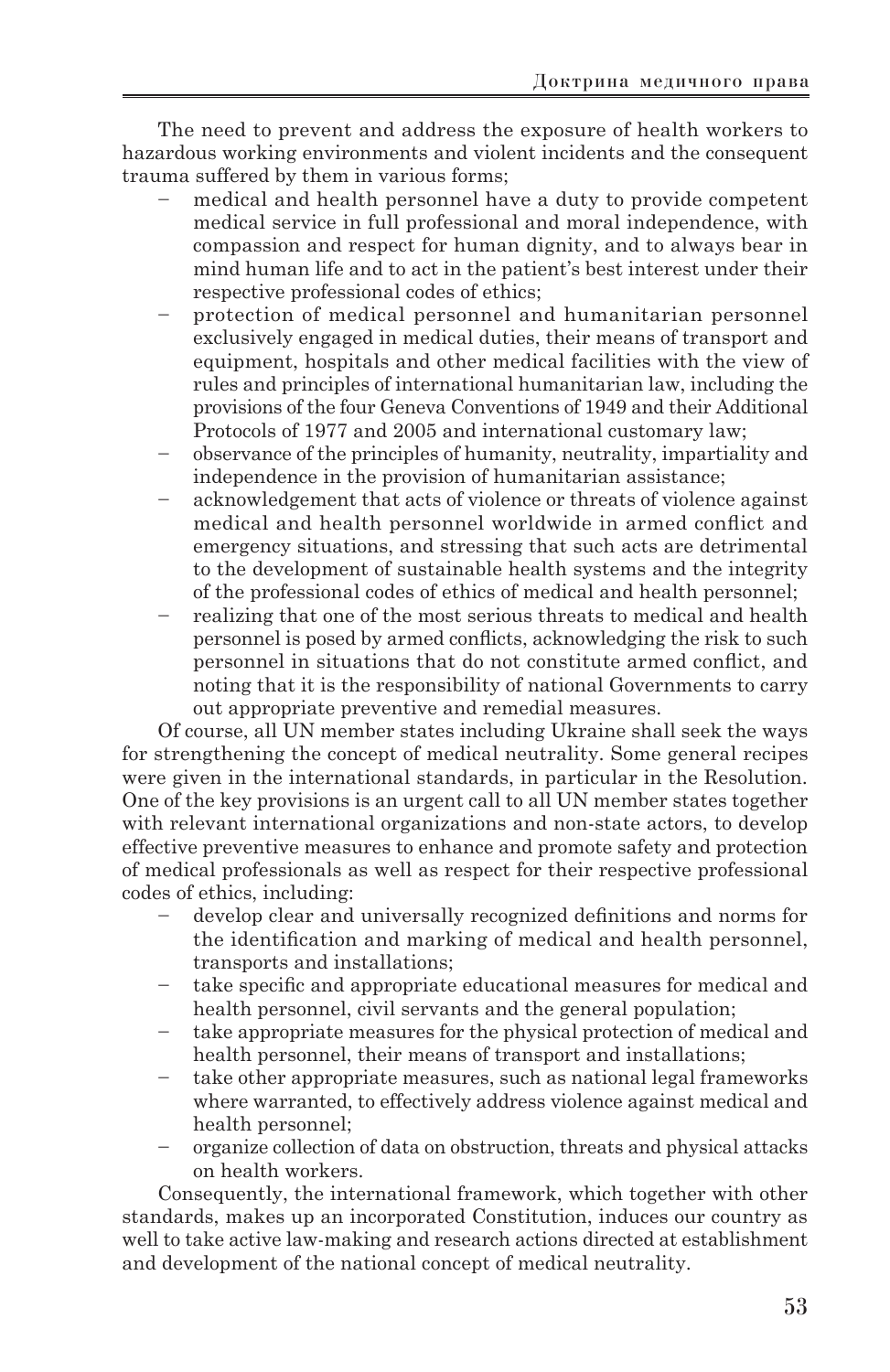A concept of medical neutrality plays a key role among the mechanisms for the realization of human rights in patient care during armed conflicts, which have either international or non-international nature and as well as in peacetime. In the opinion of scholars Michael Gross, Don Carrick medical neutrality derives from more general ethical principle of war, which foresees that violence should be not applied to people, who do not participate in the conflict – the so called principle of non-combatants immunity. Analyzing historical stages of the concept of medical neutrality, these scholars note that some features of this phenomenon are traceable to ancient times and are connected with the Greek term «philanthropy», and Roman term «humanitas». They highlight that the Greeks and the Romans were not generous with their defeated enemies, but at the same time they severely condemned certain cruelties such as mass enslavement, indiscriminate massacre, rapacious pillage of unprotected populations and systematic mutilation [1].

Initially, by its nature medical neutrality resembled the agreement between the confronted parties, who consented that medical care should be provided to the wounded persons and if necessary they could be evacuated from the battlefield. Medical neutrality was interpreted mainly from the viewpoint of convenience of waging war and there was agreement between the parties concerning provision of medical care. Later on medical neutrality is acquiring legal frames and the agreement between the parties derives from the relevant legal rules [2]. For the first time medical neutrality gained its legal frames in the provisions of Geneva Conventions of 12 August 1949 for the Protection of War Victims and in the Additional Protocol No. 1 to Geneva Conventions, which comprise a source of the international humanitarian law. Article 3, of Geneva Conventions, foresees minimal standards for the protection of the persons, who are not taking active part in the hostilities, including members of armed forces, who have laid down their arms and those placed ' hors de combat ' by sickness, wounds, detention, or any other cause. Notwithstanding this, the rule of this article does not explicitly provides for the responsibility to protect medical mission. In this respect the International Committee of the Red Cross noted that this rule encompasses also the responsibility to protect medical mission, since it can be viewed as an additional form of protections of the sick and wounded [3]. Besides this, Additional protocol No. 2 to Geneva Conventions in its article 9 clearly foresees that medical personnel shall be respected and protected [4]. Additionally these relations shall be regulated by Rule 25 of the Rules of Customary International Humanitarian Law (medical personnel exclusively assigned to medical duties must be respected and protected in all circumstances) [5].

Nowadays there is no consensus between scholars in understanding the essence of the concept of medical neutrality. First of all, the most controversial is the issue connected with the place of medical neutrality within the system of different types of regulators of social relations such as international law, customary law, medical ethics and national laws. In the opinion of Justin M. List medical neutrality is a component of international medical ethics [6]. This opinion is also shared by Vivienne Nathanson [7]. This scientific approach, in particular, is caused with the existence of the relevant norm in the Regulations in Times of Armed Conflict and other Situations of Violence (hereinafter – Rules), adopted by the World Medical Association in 1956. According to these Rules, medical ethics in times of armed conflict is identical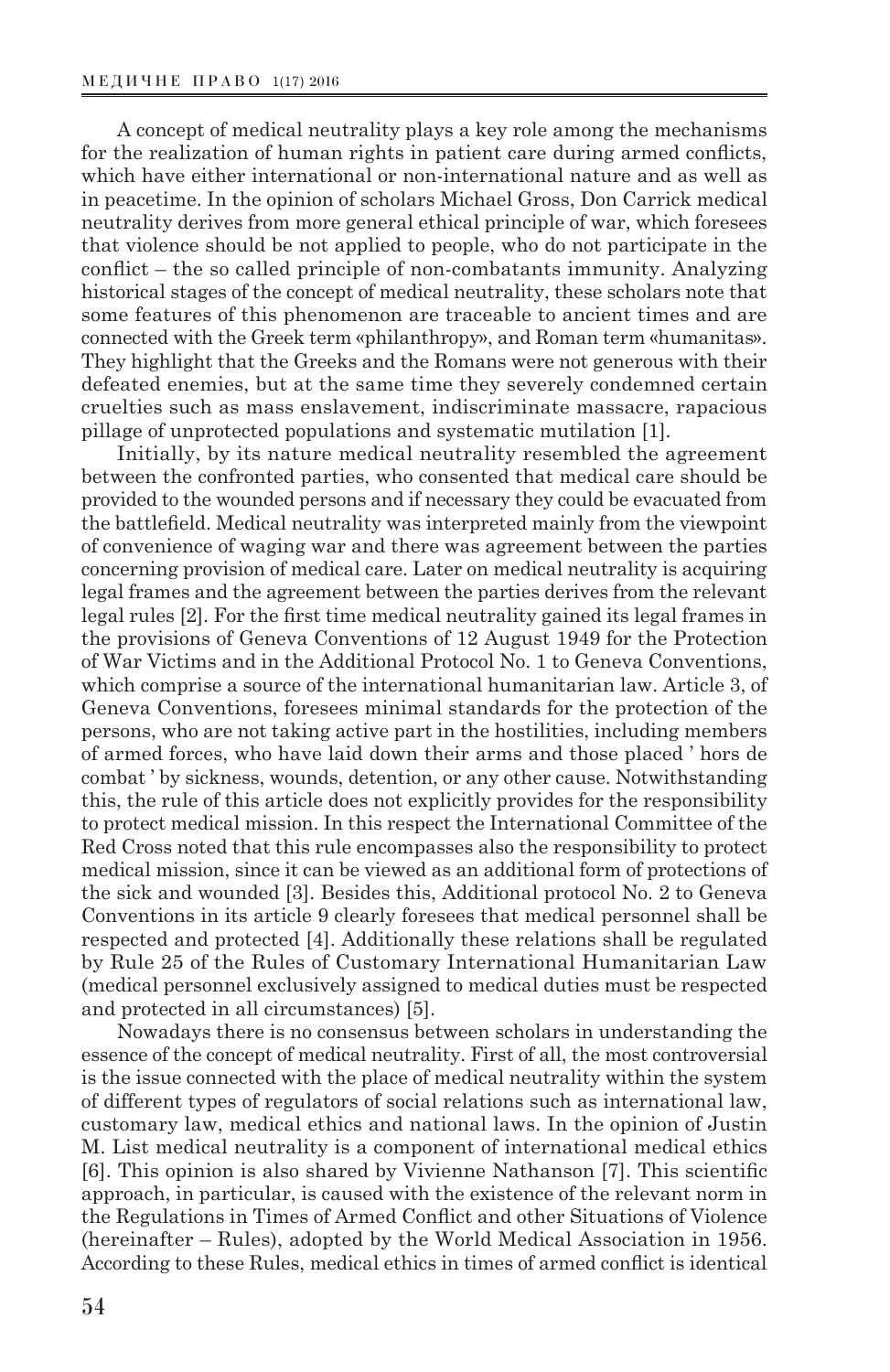to medical ethics in times of peace. If, in performing their professional duty, physicians have conflicting loyalties, their primary obligation is to their patients in all their professional activities, physicians should adhere to international conventions on human rights, international humanitarian law and World Medical Association declarations on medical ethics. Besides this, the rules foresee that physicians must be granted access to patients, medical facilities and equipment and the protection needed to carry out their professional activities freely (Rule 12). The Rules also envisage the responsibility to secure unimpeded provision of medical services as well as safety for medical personnel (Rule 5) [8]. In his turn Louis Reno when considering the issue of medical neutrality noted that the term «neutrality» requires from physicians to be indifferent towards parties of the conflict. In his opinion, actually military physicians are enemies for one of the conflicting parties, but at the same time they have special tasks and enjoy special immunity, which enables them to fulfill these tasks. With the view of this, as Louis Reno notes, Geneva Conventions do not use the term «neutral», instead such terms as «respect» and «protections» are used and these terms should be applicable to the wounded, sick and medical personnel [9].

At the same time other scholars note that medical neutrality is based mainly on the rules of international humanitarian law [1; 10; 11; 12]. In our opinion, the most relevant seems to be a symbiotic approach, according to which medical neutrality is a multidisciplinary concept, which should be based on the rules of international humanitarian law, international human rights law, medical ethics and national legislation. In this respect we agree with the opinion of Brigit Toebes, who indicated that medical neutrality as a standard of medical ethics is an important value, which was embodied in the rules of rules of international humanitarian law, and is realized owing to the rules of human rights law, in particular the human right to health care. All parties to the conflict have both ethical and legal responsibility to protect and respect medical professionals, who fulfill their professional duties. Besides this, medical professionals shall respect the right of the people – parties to the conflict to health care as well rights of patients, who they provide medical care to [13].

In our opinion, medical neutrality – is a human rights concept that provides for the protection and respect medical-legal relations subjects, guarantees safety of organization and provision of medical care both in times of armed conflicts and in peacetime, and obliges medical personnel to promote equal access to medical services and provide medical care to those in need, without discrimination on any grounds. The analysis of literary sources gives reasons to say that in most cases medical neutrality is considered by scholars in connection to armed conflicts, which have either international or non-international character and during the period of unrest. We consider that such approach is a bit narrow, since it does not include other situations, which are not connected to armed conflicts but still they can be characterized as violations of basic medical neutrality principles. In scientific literature one can encounter a general approach due to which medical neutrality is composed of two main aspects: 1) medical professionals shall provide medical care to the people, who need it, staying neutral that is not paying attention to such factors as nationality, gender, religion, political views; 2) medical professionals, who are neutral and impartial when providing medical care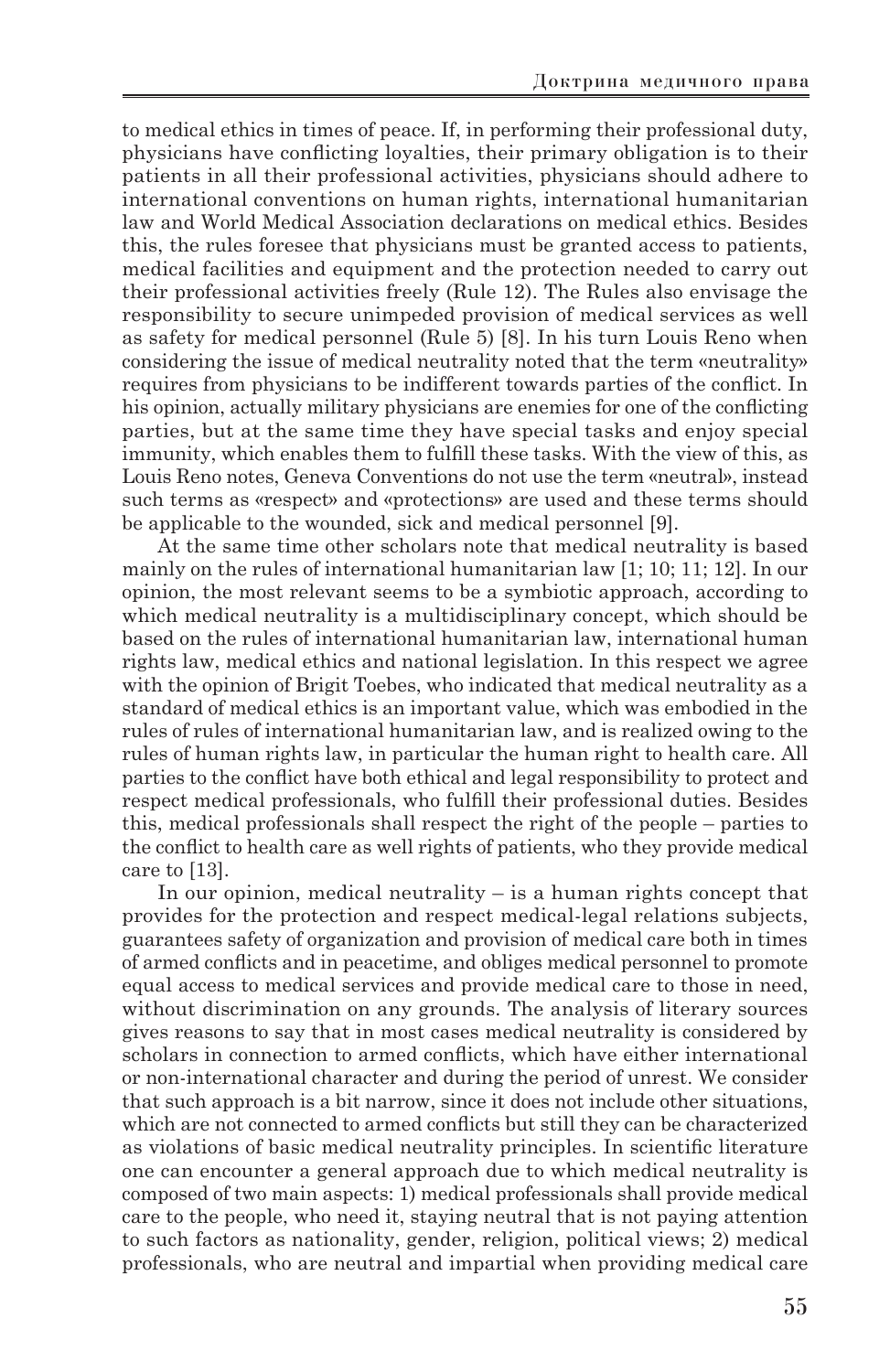shall not be attacked or unlawfully persecuted for the fulfillment of their professional duties [14]. Michael Gross interpreted the abovementioned postulates of medical neutrality: 1) patients (all people, who need medical care) and those, who provide medical care shall not be a target of the attack, this is the so called «duty to protect»; 2) medical professionals shall provide medical care to all people, who need such care, observing relevant standards of professional activity and notwithstanding various circumstances, such as being a member of any part of the conflict [1].

Given the abovementioned basic postulates of medical neutrality, the attention of many scholars is focused on the issue of correlation between «medical neutrality» and «medical impartiality». There are various approaches to answer this question. According to the first approach, scholars note that medical neutrality and medical impartiality differ in their content, but to certain extent the content of these notions overlaps with one another. This opinion shares Vivienne Nathanson, who in her scientific work indicated that impartiality as a fundamental component of medical practice is about medical professional, who shall provide medical care to patients basing on the needs they have instead of their ethnicity, religion, gender or other factor, which can lead to discrimination. To certain extent impartiality overlaps with medical neutrality, which in her opinion requires from medical professionals not to take part in any political parties or other issues, related to the conflict, within their workplace [7]. Another approach says that impartiality and neutrality are two principles of humanitarian activity, and the content of these notions is mutually overlapped. Neutrality is a principle of abstention from actions, that is a third party, who does not take part in the conflict, shall not take measures, which are aimed to support any party to the conflict. Impartiality is a principle of action due to which a humanitarian action should be conducted in accordance with established standards and on equal conditions for all parties of the conflict [15]. Despite this approach first of all relates to peculiarities of humanitarian actions, we consider that the essence of this approach is applicable to clarifying basic principles of medical neutrality as an integral concept.

The doctrinal system of medical neutrality is characterized by different components, which form the basics of this concept.

Functions of medical neutrality are the main directions of influencing social relations that are connected with providing for the human right to health care both in peacetime and in the time of armed conflicts. Among the functions of medical neutrality we distinguish the following:

- 1) normative-regulatory regulation of behavior of the subjects of social relations on international, regional and national levels;
- 2) protective protection of medical professionals, patient, health care facilities, medical equipments and medical transport from attacks, destruction or from illegal interference;
- 3) educative providing for the influence on legal conscience and formation of respect to human rights during the times of armed conflicts;
- 4) political influencing the formation of a state policy connected with creation of military-medical doctrine;
- 5) constitutive promoting the formation of protection institute of medical professionals, who fulfill their professional duties.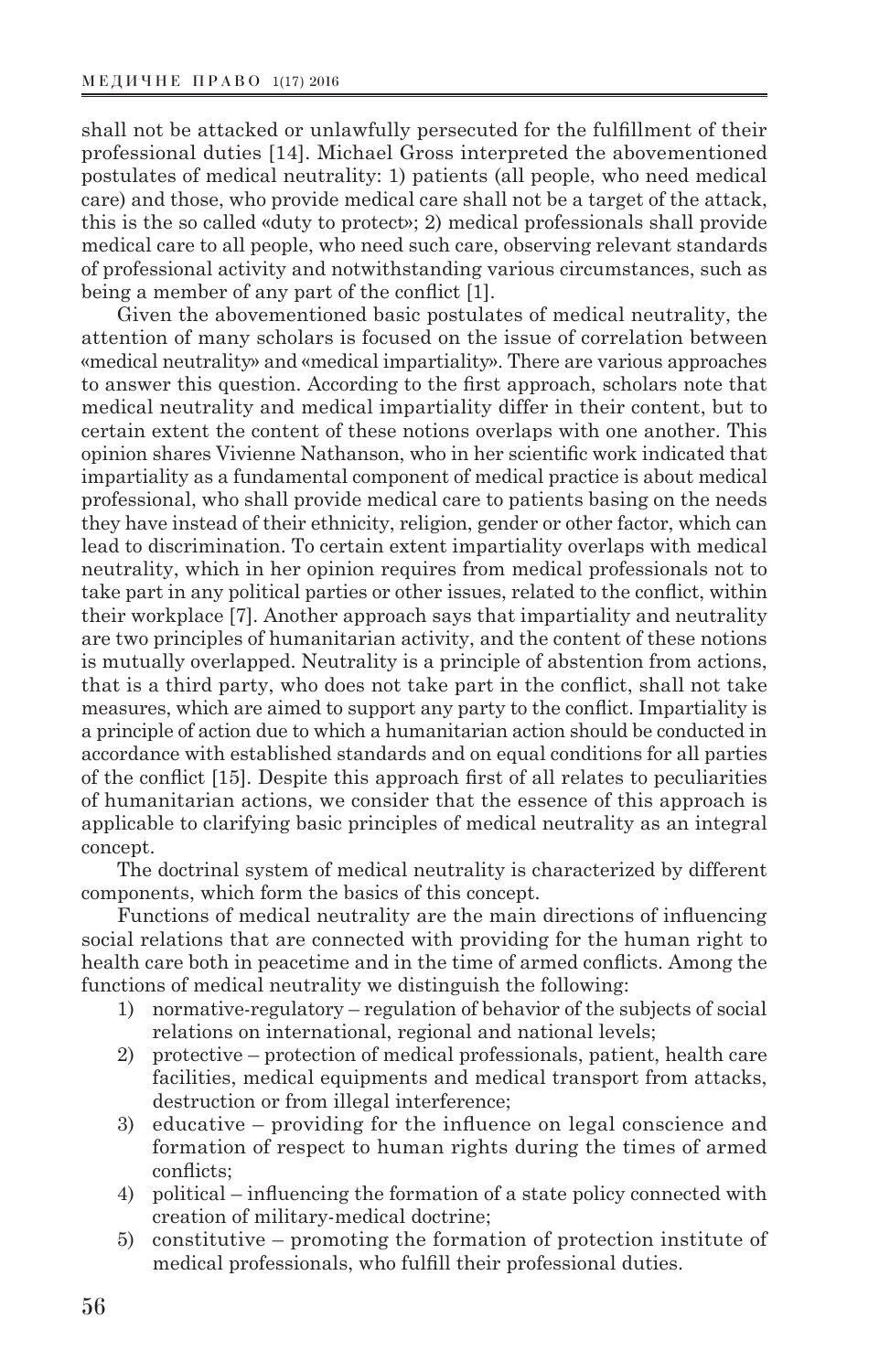We suggest dividing principles of medical neutrality into two groups, in particular general principles, such as:

- 1) humanism (humane attitude to the whole civilian population);
- 2) non-discrimination (absence of discrimination in the course of treatment of the sick and wounded);
- 3) democratism (respecting the rights of medical-legal relations subjects);
- 4) bioethical character (respecting the deontological foundations in the course of providing medical care);
- 5) equality (providing for an equal opportunities under the same conditions but in case of different conditions – just differentiation, for example medical sorting);
- 6) accessibility (free access to medical care including treatment);
- 7) inevitability of legal liability (holding responsible for actions directed at violation of medical neutrality).

And special principles, which are the basic for the concept of medical neutrality:

- 1) neutrality (principle of abstention from actions, which says that medical professional provides medical care without interfering into the conflict, and takes a neutral position in relation to parties of the conflict);
- 2) impartiality (principle of action, which foresees that a medical professional fulfills his professional responsibilities connected with provision of medical care to everyone, who applied for such care or needs such medical care, on equal basis and without discrimination on any on any grounds). When performing their professional duties medical professionals may not be required to give priority to any person except on medical grounds.

The features of medical neutrality include:

- 1) human rights focus, since human rights in patient care in conflict situations and peacetime are the main idea of this concept;
- 2) definiteness, that is the necessity of clear legal formulation «categorical imperative» – to protect medical professionals, who are fulfilling their professional duties in order to protect patients in the course of receiving medical care;
- 3) state nature, that is the state recognizes and establishes guarantees of the concept of medical neutrality;
- 4) systemic character, that is an integral approach directed at combining of ethic-legal principles in one vector for the protection of human rights in patient care;
- 5) equity, that is the value aimed at building a social model, in which the balance for respecting human rights in times of conflict is preserved.

Nowadays, scholars, who research the issues of medical neutrality, are prone to consider that international standards, which are binding for the international community and relate to armed conflicts, as a rule, are not applicable to rebellions, repressions of the opposition forces of non-international nature and occur within the borders of one country [9]. Among such situations of unrest we can also name mass riots, strikes and any kinds of realizing the right of the people to peace protest, which depending on the situation can develop into an armed rebellion with violence applied. In our opinion, under such situations, a proper reaction to any kinds of violations of medical neutrality shall be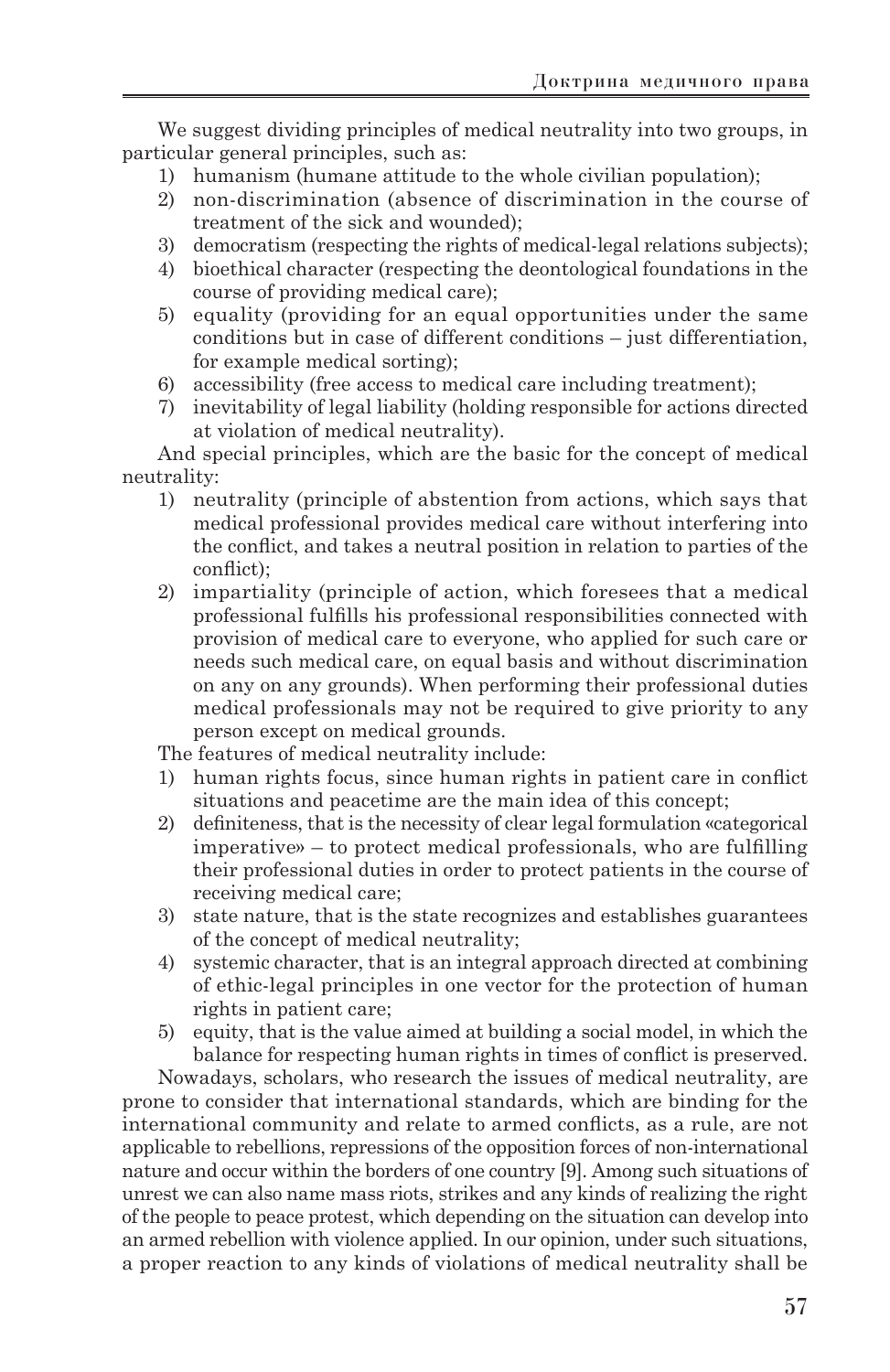provided for by the national legal system of a state. First of the states should develop and adopt the norms, which set guarantees for professional activity of medical professionals as well as establish liability for any kinds of interference into professional activity of medical or pharmaceutical professionals. A pioneer in terms of establishing on the legislative level criminal liability for the attacks on medical professionals are the United States of America, where in some states there had been adopted and are effective respective legal norms. For example according to the law of Arkansas a person shall be liable for second degree battery if such person consciously and unlawfully causes bodily injures to other person, who is providing treatment or provides emergence medical care while fulfilling ones professional duties 1) physician; 2) paramedic; 3) person, who carries out medical practice based on license; 4) any other person, who provides medical care [16]. Similar laws were adopted and are effective also in other states of the USA.

With the view of the conducted research we consider of a high priority in establishing the concept of medical neutrality should be a well-thought national law-making activity, which will foresee a number of actions, including:

a) Gradual implementation of the concept of medical neutrality by establishing guarantees for the activity of medical and pharmaceutical professionals in the course of fulfillment of their professional duties (as an example there are guarantees for other professional communities: journalists, advocates). This can be achieved by amending the law of Ukraine «Principles of Ukrainian Health Care Legislation». Therefore we suggest adding one more additional article, which reads as follows:

«Article 78-2 Guarantees of medical and pharmaceutical activity

- 1) Professional rights, honor and dignity of medical and pharmaceutical professional is guaranteed and secured by the Constitution of Ukraine, this Law and other laws, in particular:
	- 1) any interference and impeding lawful medical and pharmaceutical activity is prohibited;
	- 2) it is prohibited to require from medical professionals and other persons, who got to know about the disease, medical screening, medical observation, intimate and family spheres of persons' life, in the course of fulfilling professional duties, information, which comprises medical secret. These persons cannot be questioned about the data, which comprise medical secret, except cases, when a person, who provided such data, released from the responsibility to preserve medical secret in the amount, established by such person. Such release shall be do in written under the signature of the person, who provided such data;
	- 3) interference into the provision medical care, without consent of a medical professional and a patient/ his or her legal representative is prohibited;
	- 4) inspections, disclosure, demanding or removal of records, which are connected with medical activity, except cases, foreseen by the laws of Ukraine.

b) Securing guarantees can be done by, for example, establishing criminal liability for obstructing lawful professional activity of medical and pharmaceutical professionals (as an example article 171 of the Criminal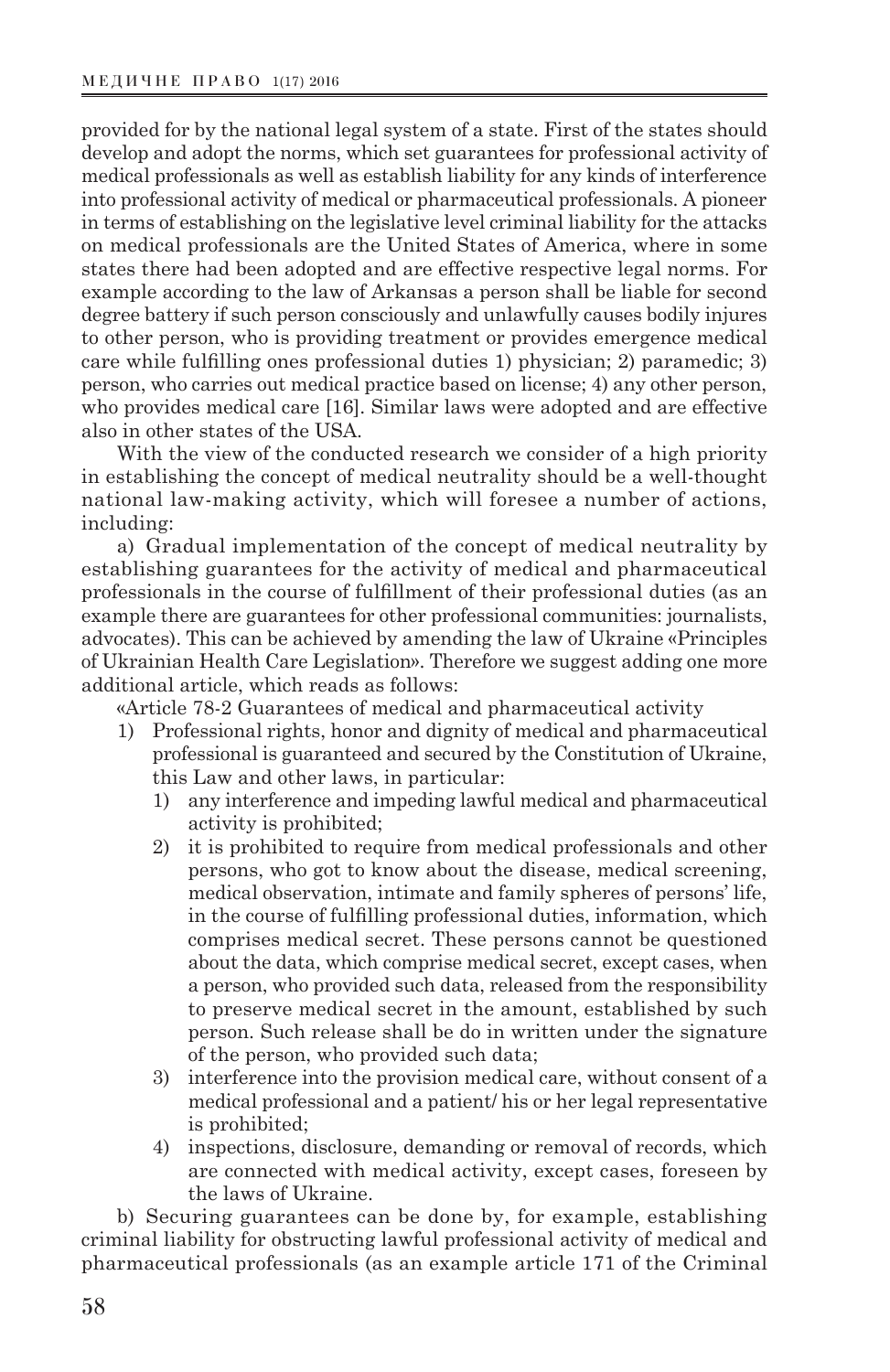Code of Ukraine «Obstructing lawful professional activity of journalists»). A relevant norm of the Criminal Code of Ukraine could foresee the following:

«Obstructing lawful professional activity of medical and pharmaceutical professionals»

1. Any form of obstruction of lawful activity of medical and pharmaceutical professional, connected with provision of medical care or fulfilling other professional responsibilities foreseen by the law of violation of the guarantees of their professional activity and observing medical secret, –

Shall be punishable by a fine of hundred to two hundred tax-free minimum incomes, or correctional labor for a term up to two years, or an arrest for a term up to six months, or restraint of liberty for a term up to three years.

2. Same actions, committed by an official, who uses his official position, committed repeatedly or by a group of persons upon their prior conspiracy, –

Shall be punishable by a fine of three hundred to five hundred tax-free minimum incomes, or restraint of liberty for a term up to five years and deprivation of the right to occupy certain positions or engage in certain activities for a term up to three years.

c) A concept of medical neutrality shall be foreseen in the Militarymedical doctrine of Ukraine. Persons, who are subject to military service, including physicians, nursing staff need: guarantees of professional activity, normative fixing of the concept of medical neutrality, providing for human rights in patient care.

Medical neutrality is one of the basic concepts of the health care system, which guarantees security for participants of medico-legal relations. It is necessary to develop the most effective mechanisms for the implementation of this concept into the national legal system of Ukraine, with a system of coordinates there can be taken relevant international and regional standards in order to most effectively provide for the human rights in patient care.

«A point of space» of this system is being established on the international arena today as well. Not accidentally in paragraph 14 of the Resolution 69/132 Global Health and Foreign Policy it is indicated that the General Assembly requests the Secretary-General, in close collaboration with the Director General of the World Health Organization, to submit a report on the protection of health workers, which compiles and analyses the experiences of Member States and presents recommendations for action to be taken by relevant stakeholders, including appropriate preventive measures. With the view of the conducted research, we suggest to include the following actions to this report:

- 1) to foresee on the level of national laws guarantees for the activity of medical professionals along with establishing effective mechanisms of liability for obstruction of lawful professional medical activity.
- 2) include to the codes of ethics of professionals, who provide medical care, provisions aimed at implementation of the concept of medical neutrality.
- 3) implement the issues of medical neutrality into the academic curricula of the educational disciplines (for example medical law or bioethics). It should be noted that today medical neutrality is included to the binding academic curricula on the discipline «Medical law of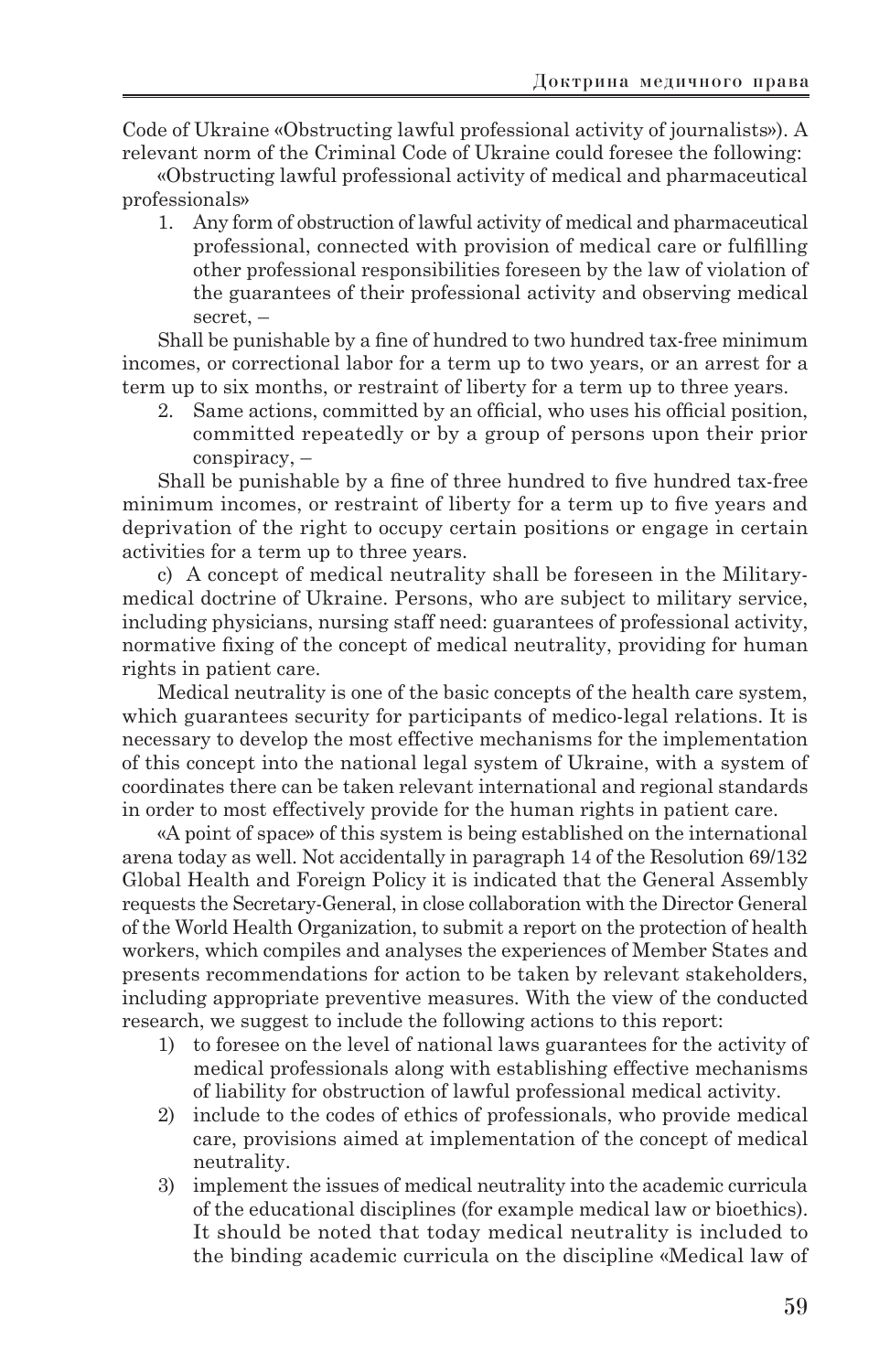Ukraine», approved by the Ministry of Health of Ukraine, hence medical professionals will learn the basics of this concept, when studying medical law.

- 4) increase legal awareness and access to information concerning the issues of medical neutrality.
- 5) include to the events, which are dedicated to the commemoration of the International Day of Human Rights (10th of December) the issues of medical neutrality by engaging international and national organizations, which are dealing with human rights in patient care.
- 6) carry out thematic conferences and other scientific and practical events in order to build a doctrine and practice of medical neutrality, develop mechanisms for combating violations of medical neutrality, influence state policy with taking into account this human rights concept.

These measures, which form a framework of the recommendations is based on «three whales»: ethics, legislation and education, which owing to their synergy will help to maximally provide for the human rights in patient care.

1. *Gross M*. & Carrick D. eds. 2013, Military Medical Ethics, Ashgate Publishing, London.

2. *Gross M.*, 2006, Bioethics and Armed Conflict: Moral Dilemmas of Medicine and War, MIT Press, Cambridge.

3. *Henckaerts J, Doswald-Beck L*., 2005, 'Rule 25 of Customary International Humanitarian Law', Customary International Humanitarian Law, Vol. 1, 78–86.

4. Protocol Additional to the Geneva Conventions of 12 August 1949, and relating to the Protection of Victims of Non-International Armed Conflicts (Protocol II), 8 June 1977, viewed 10 September 2015, https://www.icrc.org/ihl/INTRO/475?OpenDocument

5. *Toebes B*., 2013, 'Health Care on the Battlefield: In Search of Legal and Ethical framework', Journal of International Humanitarian Legal Studies, 4, 197–219.

6. *List J*. 2008, Medical Neutrality and Political Activism: Physicians' Roles in Conflict Situations', International Library of Ethics, Law and the New Medicine, Vol. 41, 237–253.

7. *Nathanson V*., 2013, Medical Ethics in Peacetime and Wartime: the Case for Better Understanding' International Review of the Red Cross, No. 889, 189–213.

8. World Medical Association (wma), 'Regulations in Times of Armed Conflict', adopted by the 10th World Medical Assembly, Havana, Cuba, October 1956, last amended by the wma General Assembly, Tokyo, 2004, http://www.wma.net/en/30publications/10policies/a20/ (last accessed 16 January 2014).

9. International humanitarian law and violation of medical neutrality', in Reflections on the Law of War: Collected Essays, Brill Academic Publishers, Leiden, Netherlands and Boston, MA, 2007.

10. *Geiger J.H., Cook-Deegan R.M.*, 1993, 'The Role of Physicians in Conflicts and Humanitarian Crises' Case Studies From the Field Missions of Physicians for Human Rights, 1988 to 1993', JAMA, Vol. 270 No. 5, 617–620.

11. *Gross M*., 2007, 'From Medical Neutrality to Medical Immunity', Virtual Mentor, Vol. 9, Number 10, 718–721.

12. *Rubenstein L.* 2013, 'A Way Forward in Protecting Health Services in Conflict: Moving Beyond the Humanitarian Paradigm' International Review of the Red Cross, No. 890, 331–340.

13. *Toebes B*., 2013, 'Health and Humanitarian Assistance: Towards an Integrated Norm under International Law' Tilburg Law Review 18 (2013), 133–151.

14. *Leaning J*., 1999, 'Medicine and International Humanitarian Law Provides Norms that Must Guide Doctors in War and Peace', British Medical Journal, 319(7207), 393–394.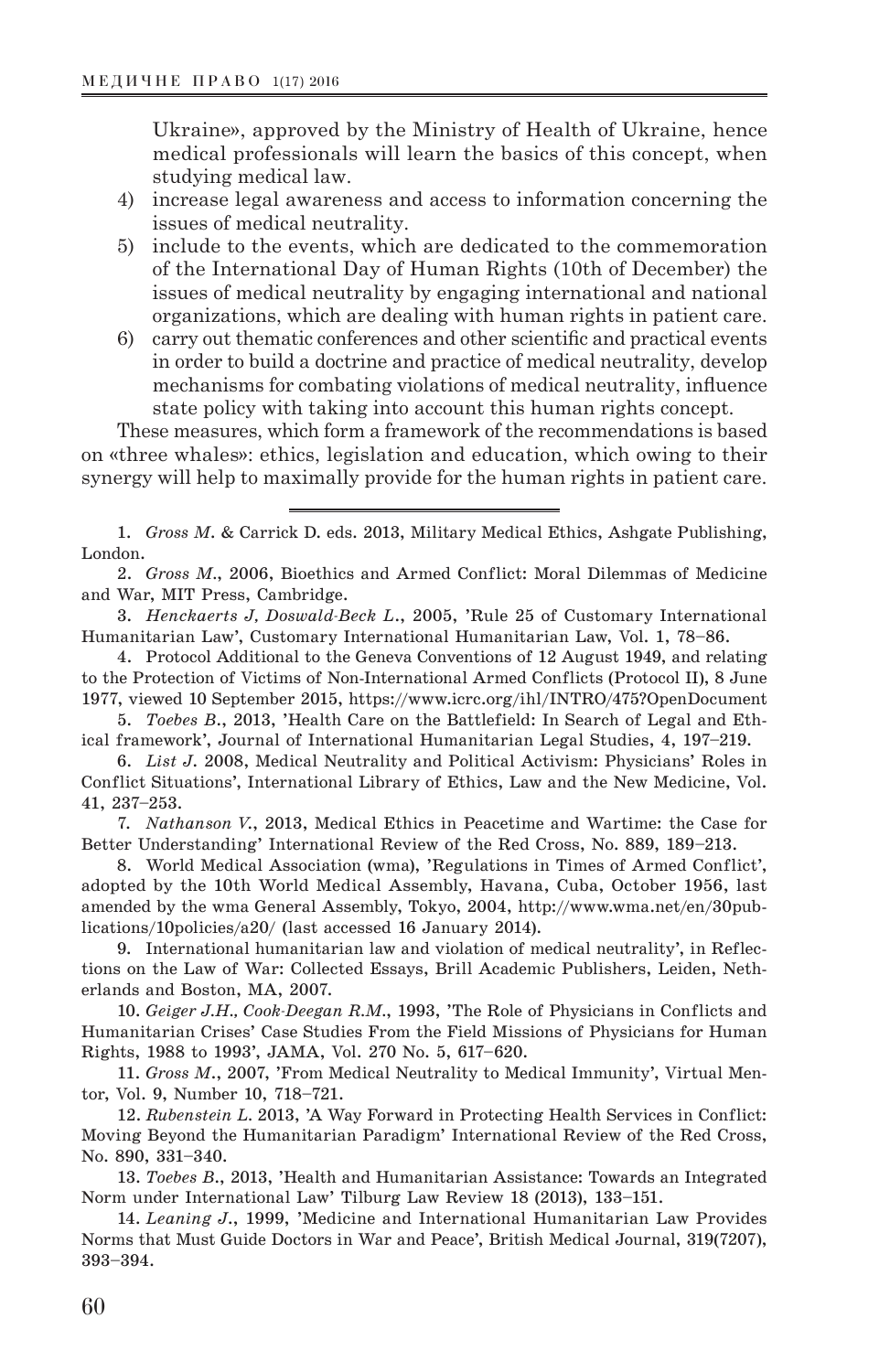15. *Weller M.*, 1997, 'The Relativity of Humanitarian Neutrality and Impartiality' Proceedings of the Annual Meeting (American Society of International Law) Vol. 91, Implementation, Compliance and Effectiveness (APRIL 9–12, 1997), 441–450.

16. Emergency Nurses Association, 50 State Survey Criminal Laws Protecting Health Professionals Updated January 2014, viewed 10 September 2015, https:// www.ena.org/government/State/Documents/StateLawsWorkplaceViolenceSheet.pdf

#### **Сенюта І.Я., Клапатий Д.Й.**

# **Медичний нейтралітет як концепція забезпечення прав людини у сфері охорони здоров'я: досвід України**

Розкрито новельну для української правової системи юридичну конструкцію «медичний нейтралітет», покликану служити надійною «парасолею» правам людини у сфері охорони здоров'я. Зроблено спробу закласти теоретичні підвалини національної концепції з використанням спеціалізованих міжнародних і регіональних стандартів, доктринальних напрацювань учених і досвіду зарубіжних країн. Виокремлено ознаки та функції медичного нейтралітету, сформульовано принципи медичного нейтралітету. Запропоновано авторське визначення поняття медичного нейтралітету, під яким розуміється праволюдинна концепція, що забезпечує суб'єктам медичних правовідносин захист і повагу, гарантує безпеку організації і надання медичної допомоги як у час збройних конфліктів, та і в мирний час, зобов'язує медичних працівників сприяти створенню рівного доступу до медичного обслуговування і надавати медичну допомогу усім, хто її потребує, без дискримінації за жодною з ознак.

З'ясовано основні теоретичні підходи до розуміння концепції медичного нейтралітету та виявлено прогалини в національному законодавстві України в контексті дотримання концепції медичного нейтралітету, а також сформульовано пропозиції щодо усунення виявлених прогалин. Підготовлено пропозиції до Рекомендацій Генеральної Асамблеї ООН на виконання Резолюції Генеральної Асамблеї ООН «Здоров'я населення світу і зовнішня політика» (11 грудня 2014 р.; 69-та сесія ГА ООН).

*Ключові слова*: медичний нейтралітет, права людини, медична допомога, медичні працівники, безсторонність, охорона здоров'я.

#### **Сенюта И.Я., Клапатий Д.И.**

# **Медицинский нейтралитет как концепция обеспечения прав человека в сфере охраны здоровья: опыт Украины**

Раскрыта новая для украинской правовой системы юридическая конструкция «медицинский нейтралитет», призванная стать надежным «зонтиком» для прав человека в сфере охраны здоровья. Сделана попытка заложить теоретические основания национальной концепции с использованием специализированных международных и региональных стандартов, доктринальных наработок ученых и опыта зарубежных стран. Выделены признаки и функции медицинского нейтралитета, сформулированы принципы медицинского нейтралитета. Предложено авторское определение понятия медицинского нейтралитета, под которым понимается правочеловечная концепция, обеспечивающая субъек